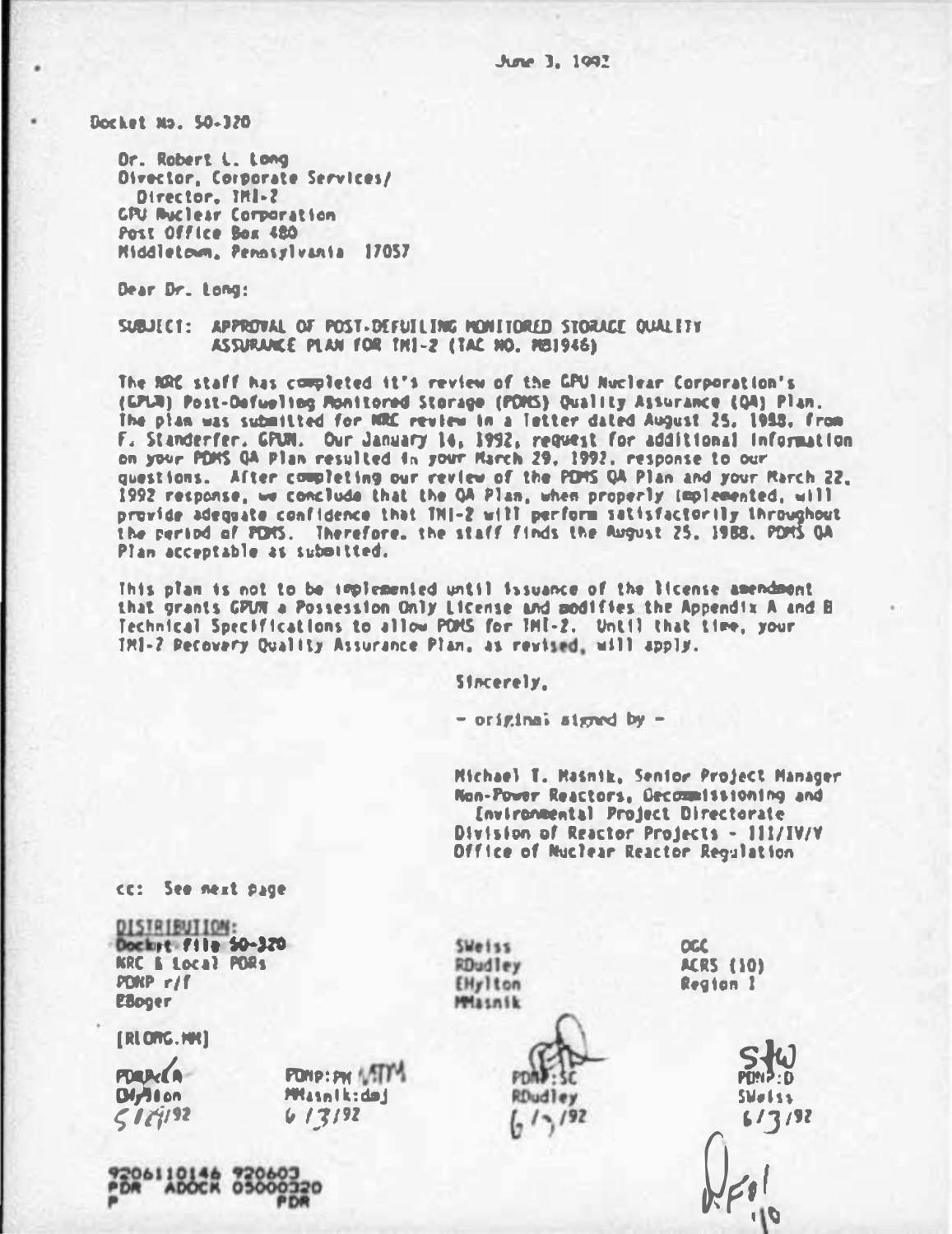

ï

## **UNITED STATES** NUCLEAR REGULATORY COMMISSION **HASHASTON D.C. 2000**

June 3, 1992

Docket No. 50-320

Dr. Robert L. Long Director, Corporate Services/ Director, TXI-2 **CPU Huclear Corporation** Post Office Roy 480 Middletown, Pennsylvania 17057

flear Dr. Long:

## SUBJECT: APPROVAL OF POST-DEFUELING MONITORED STORAGE OUALITY ASSURANCE PLAN FOR THI-2 ITAC NO. HA19461

The NRC staff has completed it's review of the GPU Muclear Corporation's (GPLIN) Post.Defueling Monitored Storage (PDMS) Quality Assurance (OA) Plan. The plan was submitted for NRC review in a letter dated August 25, 1988. from F. Standerfer. GPUM. Our January 14. 1992. request for additional information on your PDMS CA plan resulted in your March 99, 1992, response to our<br>questions. After completing jur review of the PDMS CA Flan and your March 22. 1992 response, we conc, da that the OA Plan, when properly smplemented, will provide advolute confidence that TNI-2 will perform satisfactorily throughout the period of PCCLS Therafore, the staff finds the August 25, 1988. PCMS OA Plan acceptable as submitted.

This plan is not to be (mplemented until issuance of the license amendment that grants GPUN a Possession Only License and modifies the Appendix A and B Technical Specifications to allow PDMS for TH1-2. Until that time, your TML-2 Recovery Ovality Assurance Plan, as revised, will apply,

Sincerely.

Michael T. Masnik, Senior Project Manager Mon-Power Reactors, Decommissioning and Environmental rolect Directorato Division c! Reactor Projects - 111/1V/V Office of Muclear Reactor Regulation

CC: See nest page